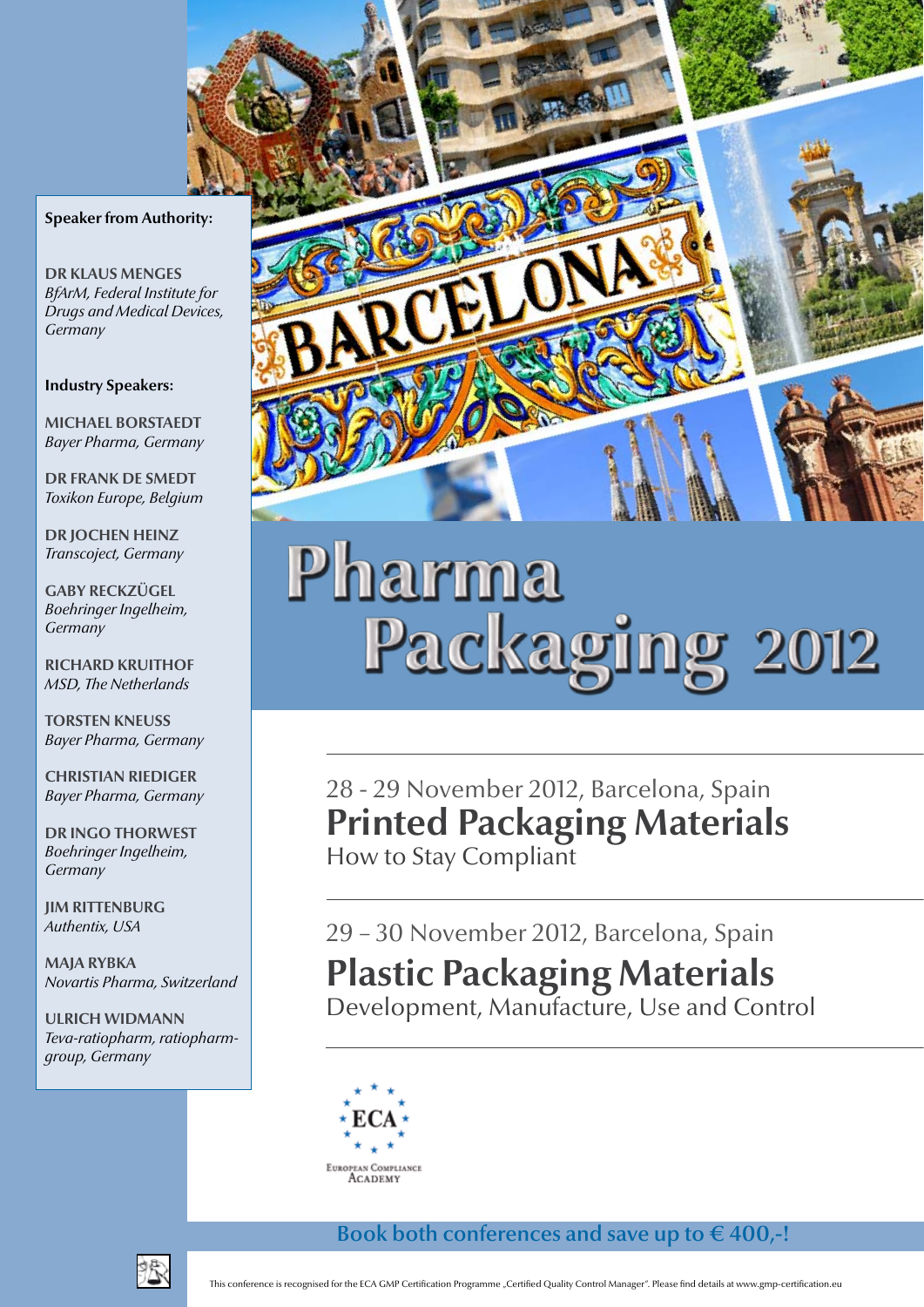|                                                                                                           | <b>Part 1: Printed Packaging Materials</b><br>How to Stay Compliant                                                                                                                                                                                                                                                                                                                                                                                                                                                                                                                                                                                                    |
|-----------------------------------------------------------------------------------------------------------|------------------------------------------------------------------------------------------------------------------------------------------------------------------------------------------------------------------------------------------------------------------------------------------------------------------------------------------------------------------------------------------------------------------------------------------------------------------------------------------------------------------------------------------------------------------------------------------------------------------------------------------------------------------------|
|                                                                                                           | 28 - 29 November 2012, Barcelona, Spain                                                                                                                                                                                                                                                                                                                                                                                                                                                                                                                                                                                                                                |
| <b>Objectives</b>                                                                                         | During this conference, representatives from authorities as well as specialists from<br>the pharmaceutical industry share their expert knowledge about important aspects of<br>secondary packaging components. Hear about best practices from release to handling<br>and control of cartons, leaflets and labels and learn how to stay competitive and<br>compliant in the process of developing printed packaging materials.                                                                                                                                                                                                                                          |
| <b>Background</b>                                                                                         | The process of developing and releasing printed packaging materials is highly complex.<br>Many contacts (externally and internally) are involved in this process, and therefore it is<br>a big challenge to design these procedures to be effective and efficient.                                                                                                                                                                                                                                                                                                                                                                                                     |
|                                                                                                           | At the same time, new regulatory requirements are added time and again. Recently,<br>this was in particular the requirement to apply Braille for blind and partially sighted<br>people. And currently the debate about the readability of printed packaging materials<br>has also been revived again, since there are new recommendations on the contents<br>and layout of a good modern package leaflet. And the latest new requirements are due<br>to the Pharamcovigilance Legislation. The status of implementation and the impact on<br>the daily business will be discussed at this conference.                                                                  |
|                                                                                                           | Printed packaging materials also play a pivotal role in the fight against counterfeit<br>medicines. These have a large number of open and closed characteristics with which<br>one can mark medicinal products in order to protect them against being counterfeited<br>or at least to identify counterfeits more easily. In this context the EFPIA's European<br>initiative is also important, which enables complete tracing of a medicinal product<br>from the pharmaceutical manufacturer to the distributing pharmacy by means of using<br>the 2 D Data Matrix Code. To illustrate this, a project that has already been established<br>successfully is presented. |
|                                                                                                           | Further important topics of the conference are the automated text control of printed<br>packaging materials and the electronic data transfer between print shop, agency and<br>pharmaceutical company.                                                                                                                                                                                                                                                                                                                                                                                                                                                                 |
| <b>Target Group</b>                                                                                       | This conference is designed for all specialists, engineers, managers and executives from<br>Artwork, Packaging Technologies, Purchasing, Quality Control, Quality Assurance,<br>Production and Regulatory Affairs within the pharmaceutical industry but also for<br>Regulatory Authorities and suppliers of cartons, leaflets and labels.                                                                                                                                                                                                                                                                                                                             |
| Programme                                                                                                 |                                                                                                                                                                                                                                                                                                                                                                                                                                                                                                                                                                                                                                                                        |
| <b>Readability of Printed</b><br><b>Packaging Materials</b>                                               | ■ Consequences of the revision of the Readability Guideline<br>How to create a good package leaflet<br>■ How to perform target patient group consultation<br>■ Considerations on labelling of cartons and blister<br><b>Braille Requirements Update</b><br>■ Braille: Marburg Medium as international standard<br><b>DR KLAUS MENGES</b>                                                                                                                                                                                                                                                                                                                               |
| <b>Case Study: How to Improve the</b><br><b>Comprehensibility and Read-</b><br>ability of Leaflets        | ■ Influencing factors<br>■ Technical feasibility - limits<br>Reduction of the "white areas"<br>■ Layout optimization<br>$\blacksquare$ Examples<br><b>ULRICH WIDMANN</b>                                                                                                                                                                                                                                                                                                                                                                                                                                                                                               |
| <b>Case Study: Implementation</b><br>of an Electronic System for the<br><b>Management of Digital Data</b> | • Possibilities of usage<br>■ Unique requirements<br>■ Expected benefit<br>Opportunities and obstacles during the development<br>Practical example                                                                                                                                                                                                                                                                                                                                                                                                                                                                                                                     |

■ Experience and findings

# **ULRICH WID**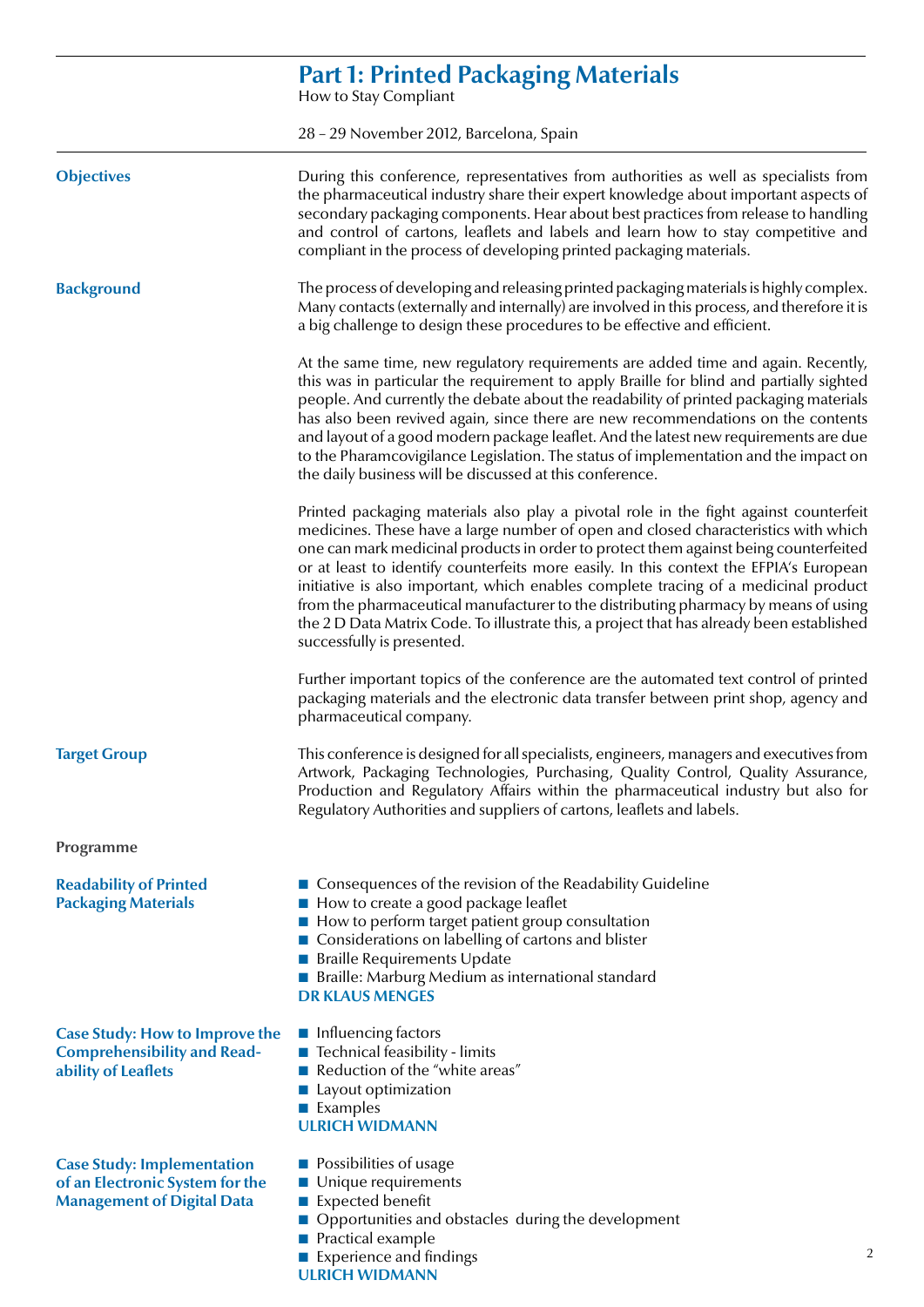|                                                                                                                               | <b>Part 1: Printed Packaging Materials</b><br>How to Stay Compliant                                                                                                                                                                                                                                                                                                                                |
|-------------------------------------------------------------------------------------------------------------------------------|----------------------------------------------------------------------------------------------------------------------------------------------------------------------------------------------------------------------------------------------------------------------------------------------------------------------------------------------------------------------------------------------------|
|                                                                                                                               | 28 - 29 November 2012, Barcelona, Spain                                                                                                                                                                                                                                                                                                                                                            |
| <b>Artwork Data Transfer</b>                                                                                                  | Transfer method<br>Information security<br>Intellectual property<br>Change control<br>Data retention<br>Configuration management<br><b>RICHARD KRUITHOF</b>                                                                                                                                                                                                                                        |
| <b>Case Study:</b><br><b>Automated Artwork</b><br><b>Management</b>                                                           | Workflow<br>Composition<br>Inspection and proofreading technology<br>Experience, benefits and constraints<br><b>RICHARD KRUITHOF</b>                                                                                                                                                                                                                                                               |
| <b>Case Study: Quality Control of</b><br><b>Printed Packaging Materials -</b><br><b>Automated Text Control</b>                | $\blacksquare$ Overview of the systems on the market<br><b>User Requirements</b><br>Implementation<br>$\blacksquare$ Validation / Qualification Strategies<br>Experiences<br>Future developments<br><b>MICHAEL BORSTÄDT</b>                                                                                                                                                                        |
| <b>Case Study:</b><br><b>Management of Dates and</b><br><b>Deadlines for the Use of</b><br><b>Printed Packaging Materials</b> | $\blacksquare$ Various ways of monitoring terms and deadlines<br>Different approaches for an implementation<br>The way from a printout to an electronic system<br>Practical example<br><b>Experience and findings</b><br><b>ULRICH WIDMANN</b>                                                                                                                                                     |
| <b>Legislation on Packaging</b><br><b>Materials</b>                                                                           | Impact of the Pharmacovigilance <b>Now</b> requirements due to the Pharamcovigilance Legislation<br>Status of implementation<br>Impact on daily business<br><b>DR KLAUS MENGES</b>                                                                                                                                                                                                                 |
| The Role of Packaging in the<br><b>War Against Counterfeits</b>                                                               | ■ Packaging as a Medium for Counterfeit Protection and Detection<br>Overt or Covert Technology?<br>Counterfeit Prevention or Package Authentication?<br>Tamper Evident Technologies<br>■ Technology Layering and Insertion into Packaging<br>Strategies for Minimizing Impact on Manufacturing Process<br>Implementation and Management of Product Protection Programs<br><b>DR JIM RITTENBURG</b> |
| <b>Case Study:</b><br><b>Implementing Track and Trace</b><br><b>Solutions to Combat Counterfeit</b><br><b>Medicines</b>       | ■ Background from Bayer perspective<br>EFPIA Pilot (Mass Serilisation, 2D Data Matrix Code)<br>Legal requirements in other countries<br>Setup of a Team to define a Bayer HealthCare Standard Solution<br>System selection and implementation<br><b>Quality aspects</b><br>Project challenges<br><b>CHRISTIAN RIEDIGER</b>                                                                         |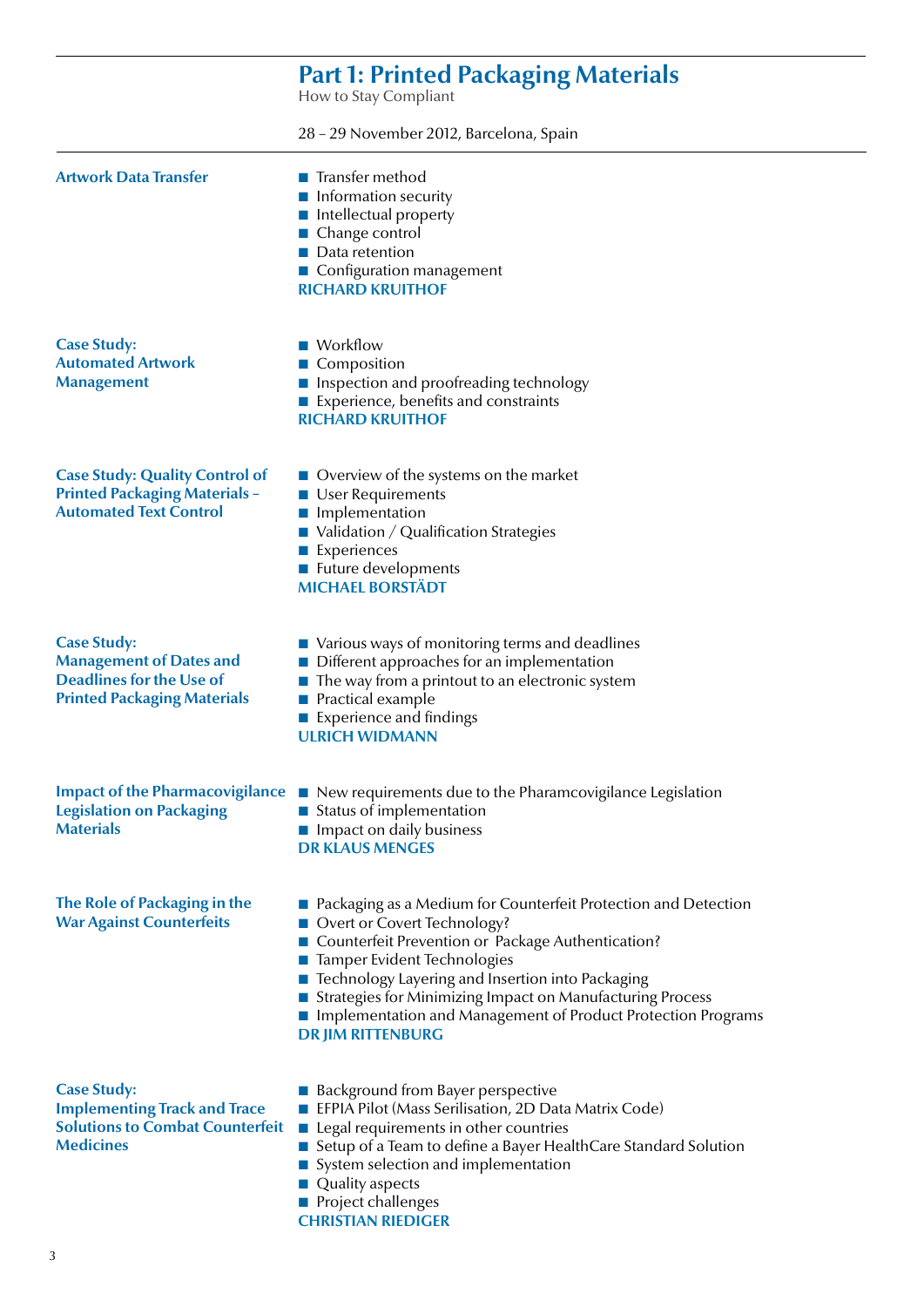|                                                                                                  | <b>Part 2: Plastic Packaging Materials</b><br>Development, Manufacture, Use and Control                                                                                                                                                                                                                                                                                                                                                                                                                                                                                                                                                                                                                                                           |
|--------------------------------------------------------------------------------------------------|---------------------------------------------------------------------------------------------------------------------------------------------------------------------------------------------------------------------------------------------------------------------------------------------------------------------------------------------------------------------------------------------------------------------------------------------------------------------------------------------------------------------------------------------------------------------------------------------------------------------------------------------------------------------------------------------------------------------------------------------------|
|                                                                                                  | 29 - 30 November 2012, Barcelona, Spain                                                                                                                                                                                                                                                                                                                                                                                                                                                                                                                                                                                                                                                                                                           |
| Objectives                                                                                       | This conference deals with the development, manufacture, use and control of plastic<br>packaging materials for medicinal products, medical devices and combination prod-<br>ucts. The conference gives you an update on the regulatory requirements and shows<br>you how these requirements can be put into practice. One of the focus topics is the<br>use of additives as well as their testing and assessment by means of extractables/<br>leachables studies. You also get the latest information on child-resistant packaging.<br>And the conference subjects are rounded off from a GMP compliance point of view<br>with the topics testing of plastic packaging materials and handling of plastic packaging<br>materials during packaging. |
| <b>Background</b>                                                                                | Requirements on the development, testing and registration of plastic packaging ma-<br>terials can among others be found in the EMA "Guideline on Plastic Immediate Pack-<br>aging Materials" of 2005 and the FDA Guidance for Industry "Container Closure Sys-<br>tems for Packaging Human Drugs and Biologics".                                                                                                                                                                                                                                                                                                                                                                                                                                  |
|                                                                                                  | The EMA guideline covers the specific requirements (data to be submitted) for plastic<br>packaging materials intended to be in direct contact with the medicinal product. The<br>guideline has to be applied in new registration applications or in variation applica-<br>tions.                                                                                                                                                                                                                                                                                                                                                                                                                                                                  |
|                                                                                                  | According to the FDA guideline, each application should contain enough information<br>to show that each proposed container closure system and its components are suit-<br>able for its intended use. This includes:                                                                                                                                                                                                                                                                                                                                                                                                                                                                                                                               |
|                                                                                                  | Protection (light exposure, oxygen, moisture permeation, leakage)<br>■ Compatibility<br>■ Safety (extraction/toxicological evaluation studies)<br>Performance (container closure system functionality, drug delivery)                                                                                                                                                                                                                                                                                                                                                                                                                                                                                                                             |
|                                                                                                  | Today, new requirements are added, since there are currently many medical devices<br>and combination products on the market. Therefore, this conference also presents<br>the regulatory requirements on medical devices and combination products (CP) in<br>Europe and the USA.                                                                                                                                                                                                                                                                                                                                                                                                                                                                   |
| <b>Target Group</b>                                                                              | The conference is especially designed for members of staff and executives from the<br>pharmaceutical industry working in the field of research and development, regulatory<br>affairs, quality control, incoming goods control of packaging materials, quality assur-<br>ance, production and packaging. It is also directed at employees of suppliers manu-<br>facturing plastic primary packaging materials for the pharmaceutical industry.                                                                                                                                                                                                                                                                                                    |
| Programme                                                                                        |                                                                                                                                                                                                                                                                                                                                                                                                                                                                                                                                                                                                                                                                                                                                                   |
| <b>Plastic for Medical Packaging:</b><br><b>Manufacturing of Materials and</b><br><b>Devices</b> | $\blacksquare$ Overview of materials, additives and plastic auxiliaries<br>■ Overview of manufacturing processes for polymers and devices<br>■ Material and supplier selection criteria and contracting<br>■ GMP requirements and compliance including documentation and testing of<br>materials and processes<br>■ ISO 15378 - Particular requirements for primary packaging materials<br>$\blacksquare$ Recycling<br>■ The big issue: Material changes<br><b>DR JOCHEN HEINZ</b>                                                                                                                                                                                                                                                                |
| <b>Regulatory Requirements for</b>                                                               | FDA Guidance on container closure systems                                                                                                                                                                                                                                                                                                                                                                                                                                                                                                                                                                                                                                                                                                         |

■ EMA Guideline on plastic immediate packaging materials

- **Pharmacopoeial regulations**
- Miscellaneous requirements: BSE/TSE, Packaging Waste Directive, legislation on individual substances, etc.

**Gaby Reckzügel**

**Plastic Packaging Materials**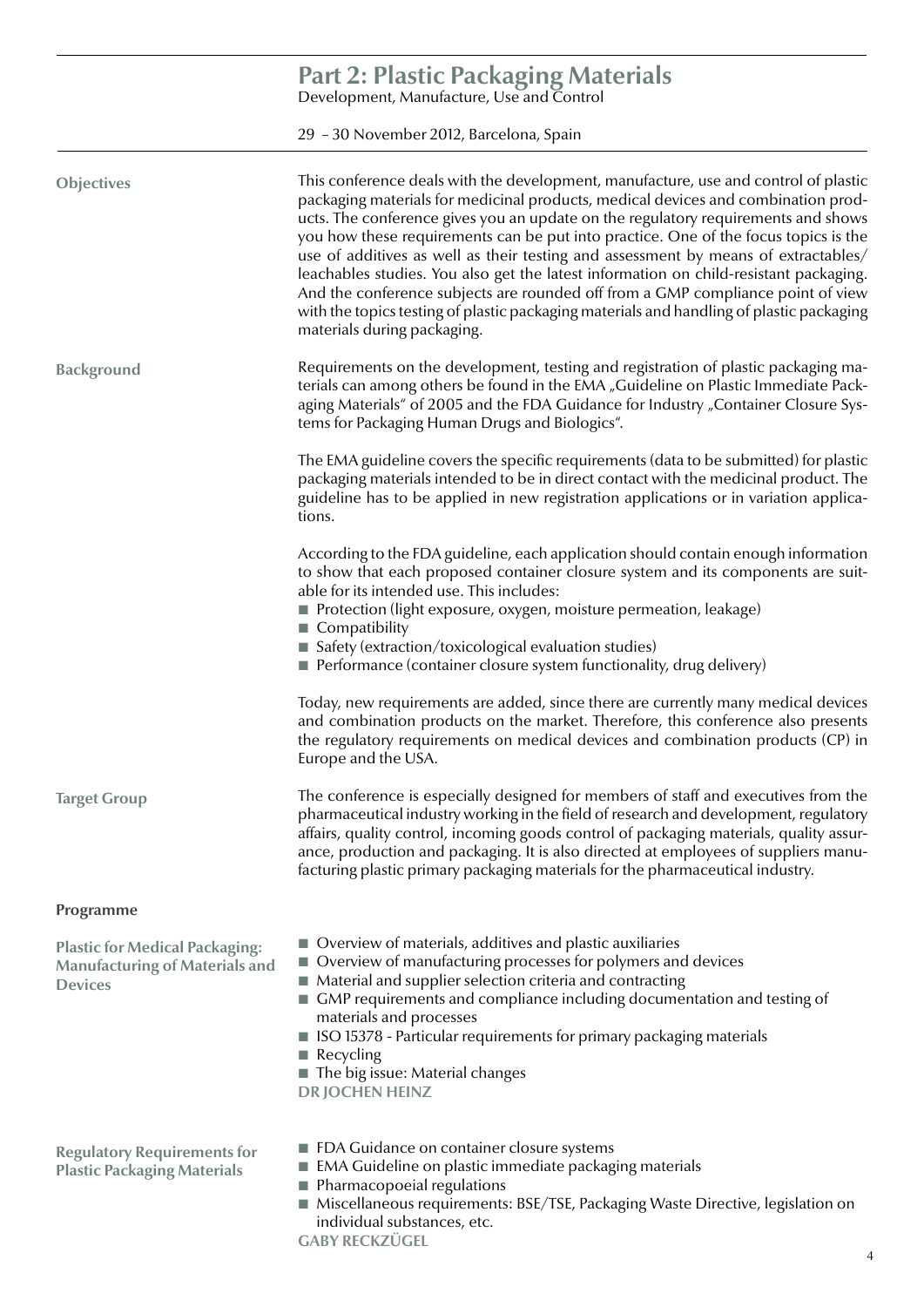|                                                                                                        | <b>Part 2: Plastic Packaging Materials</b><br>Development, Manufacture, Use and Control                                                                                                                                                                                                                                                                                        |
|--------------------------------------------------------------------------------------------------------|--------------------------------------------------------------------------------------------------------------------------------------------------------------------------------------------------------------------------------------------------------------------------------------------------------------------------------------------------------------------------------|
|                                                                                                        | 29 - 30 November 2012, Barcelona, Spain                                                                                                                                                                                                                                                                                                                                        |
| <b>Regulatory Requirements for</b><br><b>Medical Devices and Drug De-</b><br>vice Combination Products | <b>Definitions Medical Device (MD)/ Combination Product (CP) in EU and US</b><br>$\blacksquare$ MD/CP regulations for EU and US<br>$\blacksquare$ MD/CP quality system requirements<br>Implementation in the pharmaceutical sector<br>Transfer of the device regulatory requirements (e.g. Design Control)<br>into the pharmaceutical development process<br><b>MAJA RYBKA</b> |
| <b>Pharmaceutical Development:</b><br><b>Requirements for</b><br><b>Plastic Packaging Materials</b>    | ■ General material and regulatory requirements for primary and<br>secondary packaging and devices<br>Material selection criteria<br>$\blacksquare$ Material properties and design<br>■ Example: Pre-filled plastic syringes<br><b>DR JOCHEN HEINZ</b>                                                                                                                          |
| <b>Polymer Additives in</b><br><b>Plastic Packaging Materials</b>                                      | $\blacksquare$ Types of additives<br>Their mode of action<br>Use<br>$\blacksquare$ Function<br>■ Physical behaviour<br><b>FRANK DE SMEDT</b>                                                                                                                                                                                                                                   |
| Extractables / Leachables: Test-<br>ing and Assessment                                                 | Regulatory requirements<br>In which cases is extractables testing necessary?<br>■ Best practices for extractables and leachables testing<br>■ Safety qualification process<br><b>GABY RECKZÜGEL</b>                                                                                                                                                                            |
| <b>Child-Resistant Packaging</b>                                                                       | <b>■</b> Definition<br>Testing procedures<br>Child resistance vs. senior friendliness<br>$\blacksquare$ Examples<br><b>DRINGO THORWEST</b>                                                                                                                                                                                                                                     |
| <b>Quality Control of Plastic</b><br><b>Packaging Materials</b>                                        | Definition of Specifications<br>■ Sampling plans, AQLs (Acceptable Quality Levels) and DEL<br>(Defect Evaluation Lists)<br>■ Common test methods<br>$\blacksquare$ Challenges<br><b>TORSTEN KNEUSS</b>                                                                                                                                                                         |
| <b>Handling of Plastic</b><br><b>Packaging Materials in</b><br><b>Warehouse and Manufacturing</b>      | ■ Storage<br><b>■</b> Processing<br>■ IPC and reconciliation<br>■ Shopfloor requirements<br>■ Blister integrity testing                                                                                                                                                                                                                                                        |

**Dr Ingo Thorwest**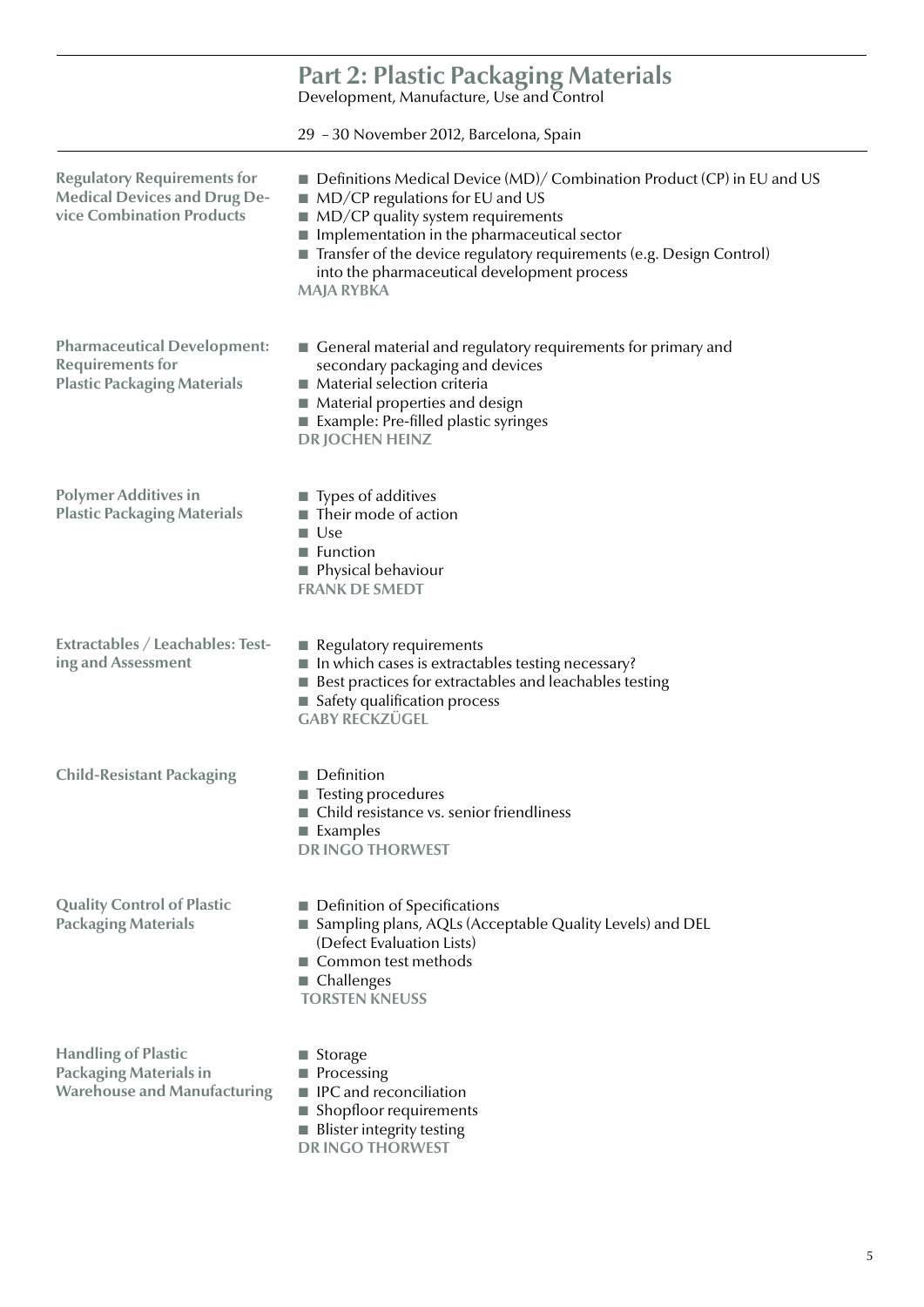

**Michael Borstädt, Bayer Pharma AG, Berlin, Germany** After the professional training as chemicalworker at Schering Bergkamen, Michael Borstädt worked in the active substance (API) production. In 2005 he changed to the quality control unit in Berlin and since 2006 he has been working as a specialist for Pixelproof at Bayer Pharma AG



# **Dr Frank De Smedt, Toxikon Europe N.V., Heverlee, Belgium**

Frank De Smedt has a PhD in chemistry from the Katholieke Universiteit Leuven. He is the department supervisor of the physicochemistry department of Toxikon Europe nv. He is also responsible for Method Developments and Validations for all analytical methods implemented in the laboratory.



**Dr Jochen Heinz, Transcoject GmbH & Co. KG, Neumünster, Germany**

Jochen Heinz has a Master of Engineering in Material-Science and Technology. Since 2001 he is working for Transcoject, a manufacturer of medical products. In the board of directors he is in charge for 'New Products'. Prior to that he was responsible at Schott Glas for the product development of the business unit 'Pharmaceutical Packaging'.



# **Torsten Kneuss, Bayer Pharma AG, Berlin, Germany**

Torsten Kneuss studied Business Administration and Engineering. He joined Schering AG / Bayer Pharma AG in 1996. Since 1999 he has been working with pharmaceutical packaging materials, including several years within the field of packaging quality control. Since 2007 he has been employed in packaging development, lately as an Application System Development expert. In this position he was responsible for several development projects, mainly prefilled syringes made of glass and plastic. Since November 2010 he has been working as project coordinator within Contract Manufacturing Biotech, and as Operations Manager he is responsible for pre-filled syringes.

# **Richard Kruithof, MSD B .V., Haarlem, The Netherlands**

Richard Kruithof started his career with MSD B.V. in 1990. As Director Business & Decision Support in the EMEA Quality Operations organisation **he is involved in a number of regional projects including Artwork Man**agement Quality and Compliance. In a previous role he was Director of Client Services with global responsibility for IT services to the Quality and Compliance function of the Manufacturing Division. Prior to his current position, Richard has held positions in Quality (Project Manager for the European Artwork Management System), New Products Planning, Vaccine Business Support and Plant Engineering.



## **Dr Klaus Menges, Director and Professor in Staff Position for Strategy and Planning, Federal Institute for Drugs and Medical Devices (BfArM), Bonn, Germany**

Klaus Menges is currently responsible in a project called PharmNet.Bund, which will offer several services for applicants, the general public and other agencies in regard to medicinal products. Additionally, he is German representative in the Telematic Implementation Group for e-submission (TIGes) and their subgroups for harmonisation of the e-submission guidelines, the ICH Working Group M8 on electronic submission implementation as well and the RPS Working Group at HL7.



# **Gaby Reckzügel, Boehringer Ingelheim Pharma GmbH & Co. KG, Ingelheim, Germany**

Gaby Reckzügel is head of a laboratory for chemical characterization of device components and packaging materials within the Respiratory Drug Delivery Department. Coming with analytical experience in the food industry as a food chemist she started in Research & Development at Boehringer Ingelheim, Germany in 2000. Here she is involved in the selection of materials for packaging and device components and is responsible for chemical analytical aspects during development.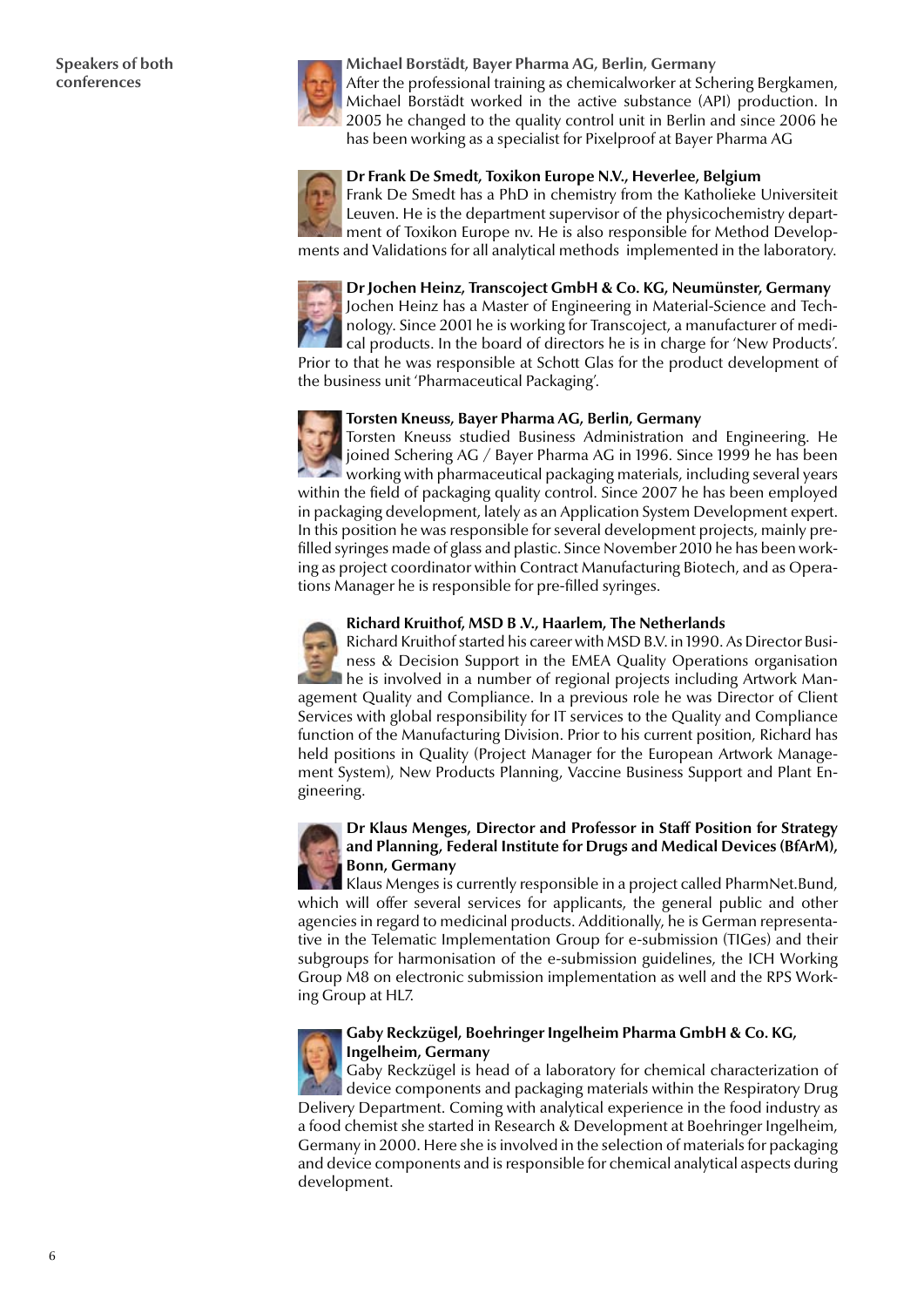

Christian Riediger is an engineer in electro-technics. He was project manager at KVP Pharma & Veterinary Products, responsible for the implementation of the Datamatrix encoding according the IFAH directive. He is now working in the supply chain management of Bayer Pharma and head of the Bayer-HealthCare 2D Matrix Code Core Team for mass serialization.

# **Dr James H. Rittenburg, Authentix Inc., USA**

Dr Rittenburg joined Authentix in 1994 and is currently Vice President of the company's Healthcare and Life Sciences division. He has over 25 years experience developing diagnostic systems for detecting trace levels of chemicals in samples including pharmaceuticals, foods, beverages, petrochemicals, and agricultural products. He has edited several books, authored numerous journal articles and is an inventor on a number of patents in this field. Dr Rittenburg has worked with many of the leading pharmaceutical manufacturers to design and implement product security systems. Prior to joining Authentix, Dr Rittenburg was Director of Product Development for Quantix Systems.

# **Maja Rybka, Novartis Pharma AG, Basel, Switzerland**

Maja Rybka studied Biomedical Engineering and worked after her studies at the University Rostock in biomaterial research. From 1999 to 2007 she was Project Manager for Medical Devices and Combination Products at Schering AG Berlin. After that she worked as Quality Systems Engineer responsible for quality- and regulatory compliance in the Device Development department at Novartis Pharma AG. Since 2010 she is Senior Quality Auditor for Medical Devices, Packaging and Drug Products. She is the author of the "Defect Evaluation List for Medical Needles" (Edito Cantor Publishing House).



## **Dr Ingo Thorwest, Boehringer Ingelheim Pharma GmbH & Co. KG, Ingelheim, Germany**

Dr Ingo Thorwest received his Diploma in Process Engineering from the RWTH University in Aachen/Germany and received his Ph.D. in Process Engineering from the Technical University in Braunschweig/Germany. Since 1992 he has been with Boehringer Ingelheim Corporation at various sites (Technical Dept., Packaging Process Engineering, Production) and currently is head of the Respimat Production in Ingelheim.



### **Ulrich Widmann, Teva-ratiopharm, Ulm, Germany**

Ulrich Widmann studied mathematics and physics. After some years experience in a software developing company he started at Merckle in 1991 in the production dept. of the IT. In 1999 the company decided to start up with a CIP-Process and he was in charge of a team which integrates this process in the whole company. From 2004 until 2010 he was heading the Packaging Material Management of the ratiopharm-group. Since 2010 he is Head of Artwork Management of th EU Supply and Demand Control at Teva Generics System .



Participants of Part 1 of the Conference (Printed Packaging Materials) are cordially invited to a guided sight-seeing tour of Barcelona and to dinner on Wednesday evening.

Participants of Part 2 of the conference (Plastic Packaging Materials) are invited for a dinner on Thursday evening.

These are excellent opportunities to share your own views and experiences with colleagues from other companies in a relaxed and casual atmosphere.

**Social Event**